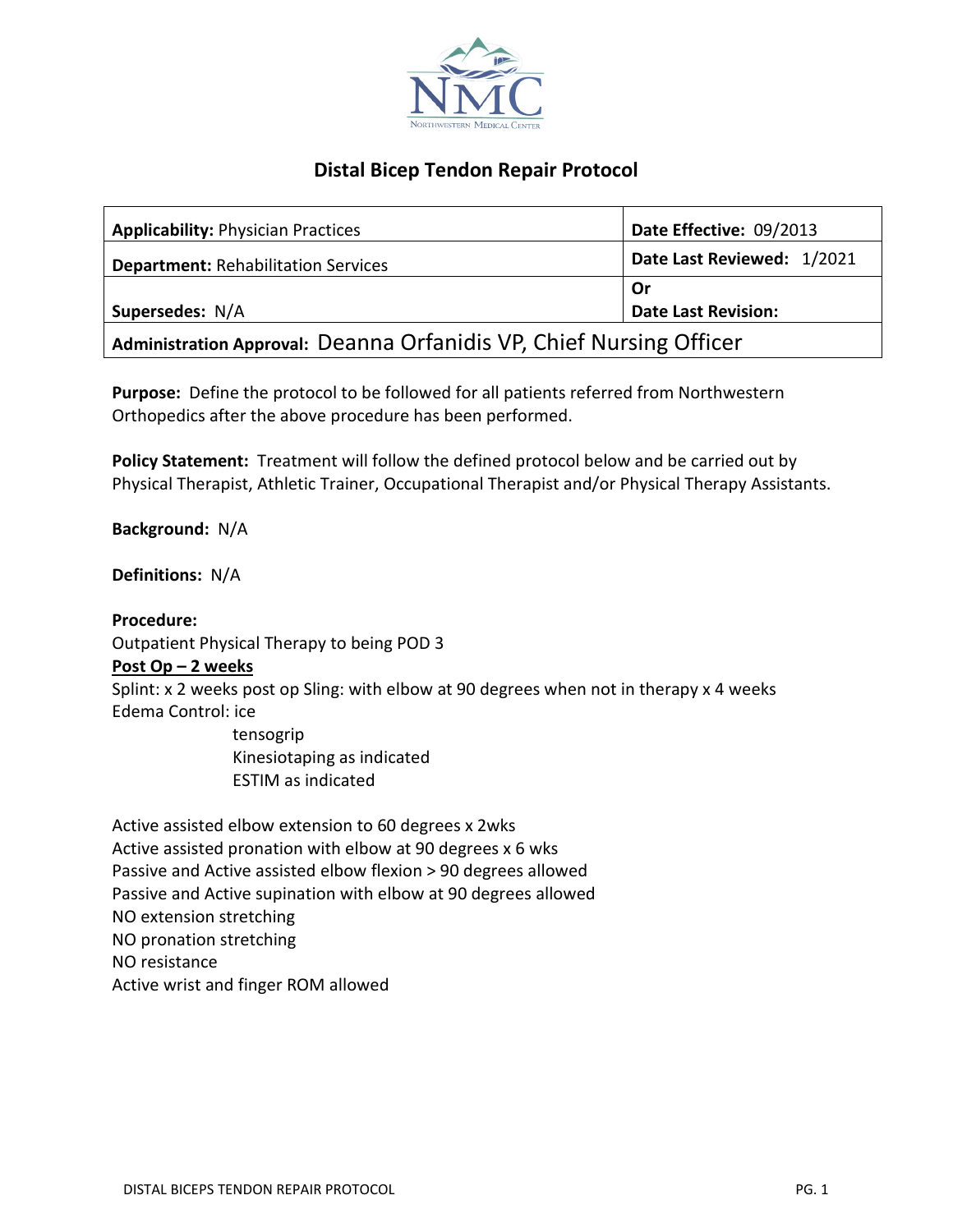

# **2 weeks – 4 weeks post-op**

Edema Control: ice

 tensogrip Kinesiotaping as indicated

ESTIM as indicated

Sling: with elbow at 90 degrees when not in therapy x 4 weeks

Active assisted elbow extension to 45 degrees x 2wks

NO extension stretching

NO pronation stretching

NO resistance

Shoulder active and passive ROM as needed based on evaluation, avoiding excessive shoulder extension

Continue Passive and Active assisted elbow flexion > 90 degrees and Passive and Active supination with elbow at 90 degrees

May initiate scar massage

**4 weeks – 6 weeks post-op**

Edema Control: ice

tensogrip

Kinesiotaping as indicated

ESTIM as indicated

Active assisted elbow extension to 30 degrees x2 wks

NO extension stretching

NO pronation stretching

NO resistance

Continue active assisted elbow flexion

May use putty for grip strengthening

# **6 Weeks post-op**

Full active range of motion allowed

May now start Active combined motions (pronation with elbow extension)- no stretching Isometric triceps contraction elbow at 90 degrees allowed

Progress grip strengthening activities slowly, may initiate light progressive wrist strengthening

# **8 weeks post-op**

May begin light resistance progressing slowly to full resistance at 12 weeks (may begin light stretching for ROM deficits, may begin light weights for strengthening)

# **12 weeks post-op**

Full progressive strength training allowed Biceps isometrics allowed

**Note Well:** N/A

**Related Policies:** N/A